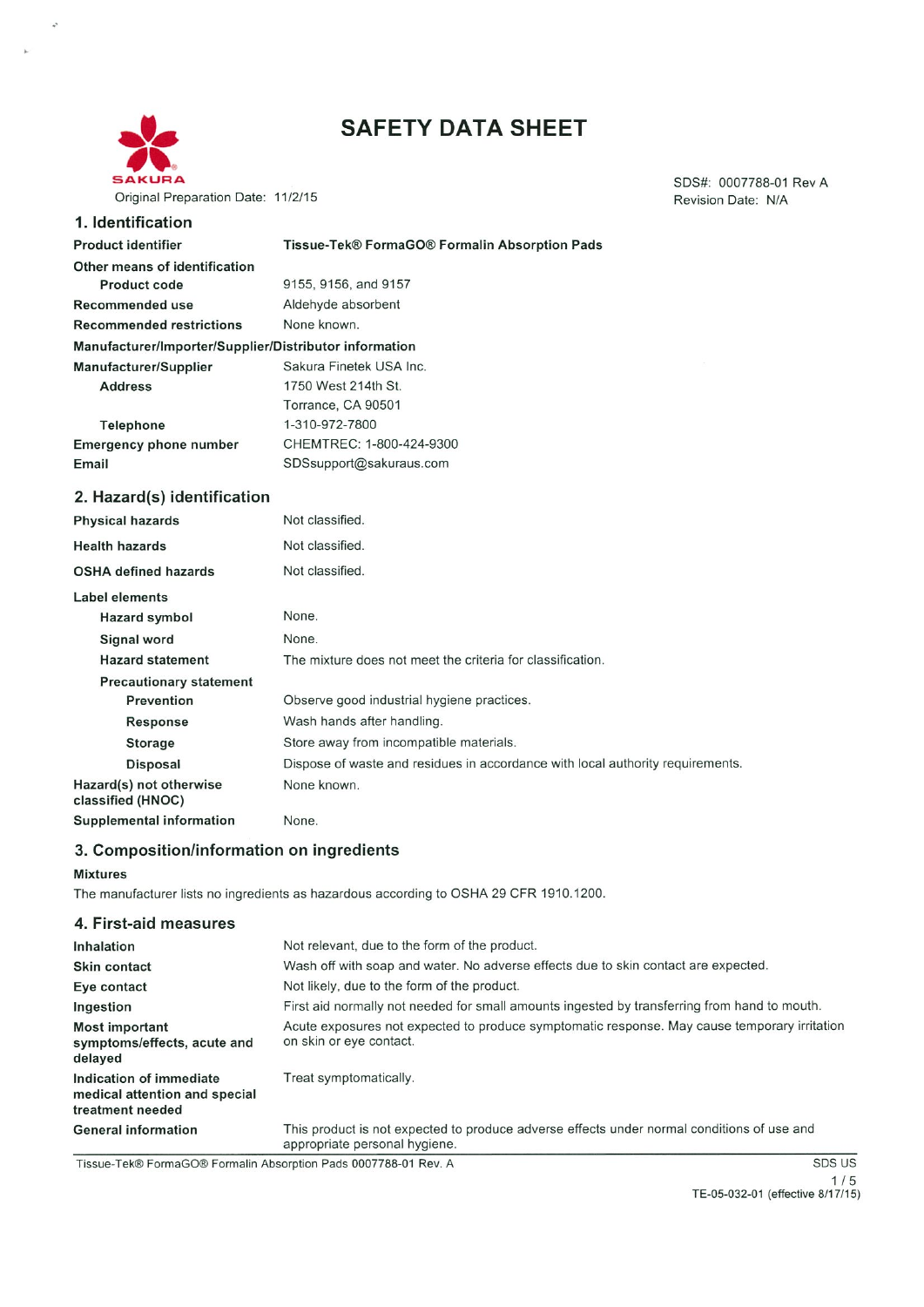## 5. Fire-fighting measures

J.

| Suitable extinguishing media                                     | Water fog. Foam. Dry chemical powder. Carbon dioxide (CO2).                                   |
|------------------------------------------------------------------|-----------------------------------------------------------------------------------------------|
| Unsuitable extinguishing<br>media                                | None known.                                                                                   |
| Specific hazards arising from<br>the chemical                    | During fire, gases hazardous to health may be formed.                                         |
| Special protective equipment<br>and precautions for firefighters | Self-contained breathing apparatus and full protective clothing must be worn in case of fire. |
| Fire fighting<br>equipment/instructions                          | Use methods for the surrounding fire.                                                         |
| Specific methods                                                 | Use standard firefighting procedures and consider the hazards of other involved materials.    |
| General fire hazards                                             | Material will burn in a fire.                                                                 |
| 6. Accidental release measures                                   |                                                                                               |
| Personal precautions,                                            | Keep unnecessary personnel away. For personal protection, see section 8 of the SDS.           |

protective equipment and emergency procedures Methods and materials for Pick up mechanically. For waste disposal, see section 13 of the SDS. containment and cleaning up Dispose of in accordance with local regulations. **Environmental precautions** 

### 7. Handling and storage

**Precautions for safe handling** Observe good industrial hygiene practices. Store away from incompatible materials (see Section 10 of the SDS). Conditions for safe storage, including any incompatibilities

### 8. Exposure controls/personal protection

| Occupational exposure limits        | No exposure limits noted for ingredient(s).                            |  |
|-------------------------------------|------------------------------------------------------------------------|--|
| <b>Biological limit values</b>      | No biological exposure limits noted for the ingredient(s).             |  |
| Appropriate engineering<br>controls | General ventilation normally adequate.                                 |  |
|                                     | Individual protection measures, such as personal protective equipment  |  |
| Eye/face protection                 | Not normally needed.                                                   |  |
| <b>Skin protection</b>              |                                                                        |  |
| <b>Hand protection</b>              | Wearing gloves is recommended.                                         |  |
| Other                               | Not normally needed.                                                   |  |
| <b>Respiratory protection</b>       | Not normally needed.                                                   |  |
| <b>Thermal hazards</b>              | Not anticipated.                                                       |  |
| General hygiene<br>considerations   | Handle in accordance with good industrial hygiene and safety practice. |  |

### 9. Physical and chemical properties

| Solid.         |
|----------------|
| Cloth pad.     |
| Blue-White.    |
| Not available. |
| Not available. |
| Not available. |
| Not available. |
| Not available. |
| Not available. |
| Not available. |
|                |

Tissue-Tek® FormaGO® Formalin Absorption Pads 0007788-01 Rev. A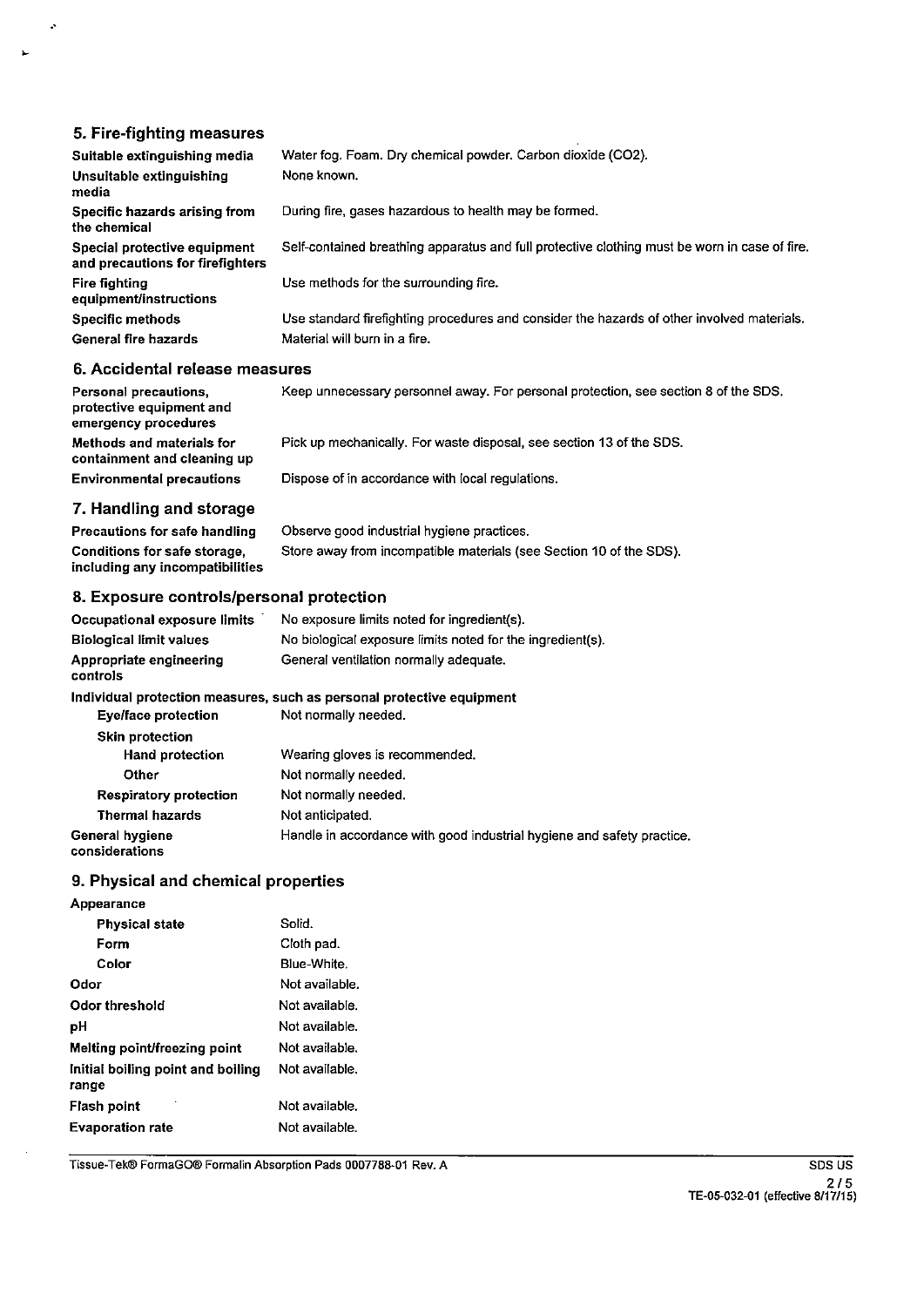| Flammability (solid, gas)                         | Combustible solid. |
|---------------------------------------------------|--------------------|
| Upper/lower flammability or explosive limits      |                    |
| Flammability limit - lower<br>(%)                 | Not available.     |
| <b>Flammability limit - upper</b><br>(%)          | Not available.     |
| Explosive limit - lower (%)                       | Not available.     |
| Explosive limit - upper (%)                       | Not available.     |
| Vapor pressure                                    | Not available.     |
| Vapor density                                     | Not available.     |
| <b>Relative density</b>                           | Not available.     |
| Solubility(ies)                                   |                    |
| Solubility (water)                                | Not available.     |
| <b>Partition coefficient</b><br>(n-octanol/water) | Not available.     |
| <b>Auto-ignition temperature</b>                  | Not available.     |
| <b>Decomposition temperature</b>                  | Not available.     |
| <b>Viscosity</b>                                  | Not available.     |
| <b>Other information</b>                          |                    |
| <b>Explosive properties</b>                       | Not explosive.     |
| <b>Oxidizing properties</b>                       | Not oxidizing.     |
|                                                   |                    |

## 10. Stability and reactivity

 $\ddot{\phantom{a}}$ 

.

| <b>Reactivity</b>                          | The product is stable and non-reactive under normal conditions of use, storage and transport. |
|--------------------------------------------|-----------------------------------------------------------------------------------------------|
| <b>Chemical stability</b>                  | Material is stable under normal conditions.                                                   |
| Possibility of hazardous<br>reactions      | No dangerous reaction known under conditions of normal use.                                   |
| <b>Conditions to avoid</b>                 | Contact with incompatible materials.                                                          |
| Incompatible materials                     | Strong oxidizing agents.                                                                      |
| <b>Hazardous decomposition</b><br>products | No hazardous decomposition products are known.                                                |

## 11. Toxicological information

### Information on likely routes of exposure

| Inhalation                                                                         | Not relevant, due to the form of the product.                                                                       |
|------------------------------------------------------------------------------------|---------------------------------------------------------------------------------------------------------------------|
| <b>Skin contact</b>                                                                | Prolonged and/or repeated skin contact may result in mild irritation or redness.                                    |
| Eye contact                                                                        | Direct contact with eyes may cause temporary irritation.                                                            |
| Ingestion                                                                          | Expected to be a low ingestion hazard.                                                                              |
| Symptoms related to the<br>physical, chemical and<br>toxicological characteristics | Acute exposures not expected to produce symptomatic response.                                                       |
| Information on toxicological effects                                               |                                                                                                                     |
| <b>Acute toxicity</b>                                                              | Not expected to be acutely toxic.                                                                                   |
| Skin corrosion/irritation                                                          | Prolonged skin contact may cause temporary irritation.                                                              |
| Serious eye damage/eye<br>irritation                                               | Direct contact with eyes may cause temporary irritation.                                                            |
| Respiratory or skin sensitization                                                  |                                                                                                                     |
| <b>Respiratory sensitization</b>                                                   | Not a respiratory sensitizer.                                                                                       |
| <b>Skin sensitization</b>                                                          | This product is not expected to cause skin sensitization.                                                           |
| Germ cell mutagenicity                                                             | No data available to indicate product or any components present at greater than 0.1% are<br>mutagenic or genotoxic. |
| Carcinogenicity                                                                    | This product is not considered to be a carcinogen by IARC, ACGIH, NTP, or OSHA.                                     |

Tissue-Tek® FormaGO® Formalin Absorption Pads 0007788-01 Rev. A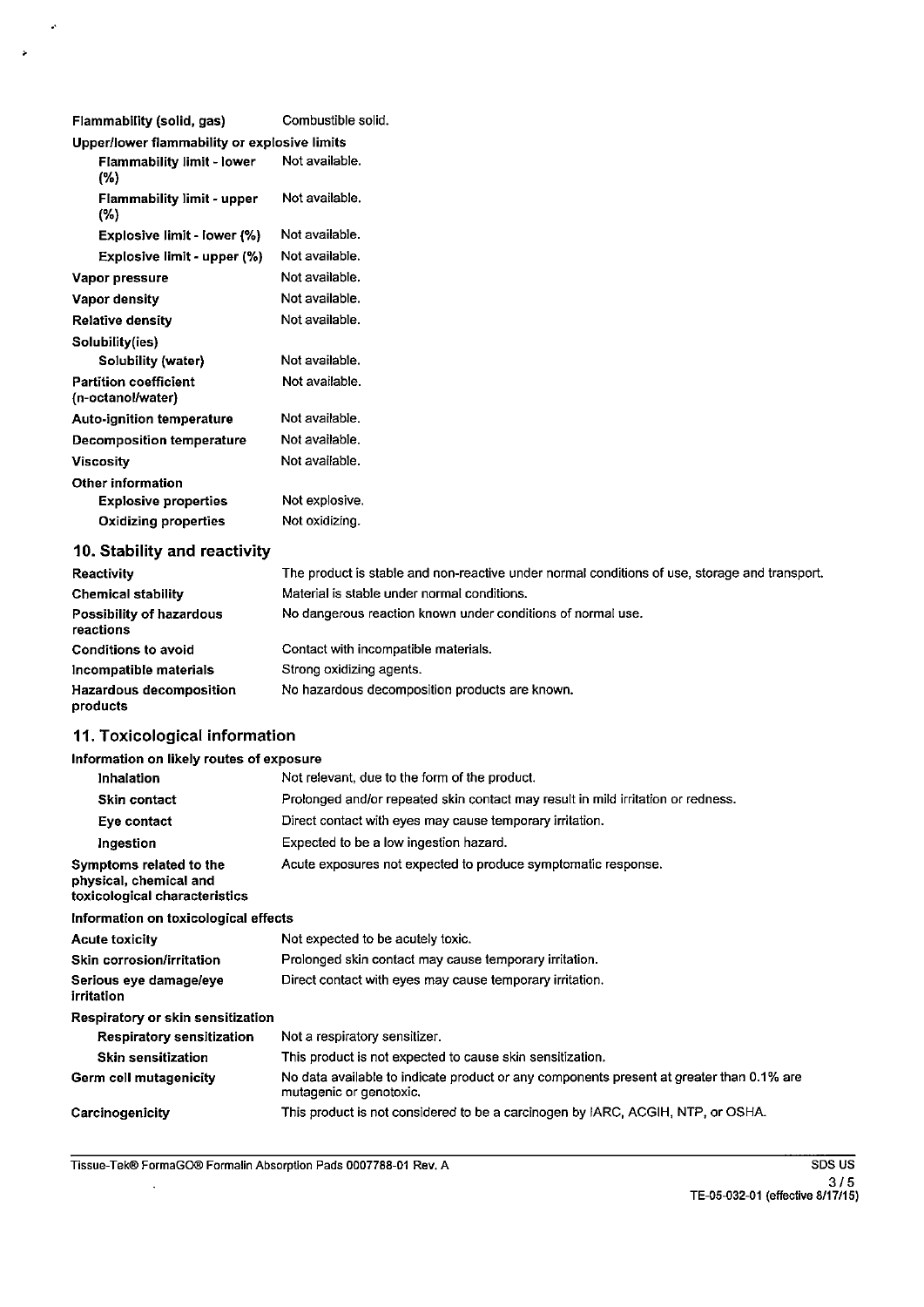| IARC Monographs. Overall Evaluation of Carcinogenicity |                                                                                                                                                                                            |  |  |  |
|--------------------------------------------------------|--------------------------------------------------------------------------------------------------------------------------------------------------------------------------------------------|--|--|--|
|                                                        | Not listed.                                                                                                                                                                                |  |  |  |
| <b>NTP Report on Carcinogens</b>                       |                                                                                                                                                                                            |  |  |  |
| Not listed.                                            |                                                                                                                                                                                            |  |  |  |
|                                                        | OSHA Specifically Regulated Substances (29 CFR 1910.1001-1050)                                                                                                                             |  |  |  |
| Not listed.                                            |                                                                                                                                                                                            |  |  |  |
| Reproductive toxicity                                  | This product is not expected to cause reproductive or developmental effects.                                                                                                               |  |  |  |
| Specific target organ toxicity -<br>single exposure    | Not classified.                                                                                                                                                                            |  |  |  |
| Specific target organ toxicity -<br>repeated exposure  | Not classified.                                                                                                                                                                            |  |  |  |
| <b>Aspiration hazard</b>                               | Not relevant, due to the form of the product.                                                                                                                                              |  |  |  |
| 12. Ecological information                             |                                                                                                                                                                                            |  |  |  |
| Ecotoxicity                                            | Aquatic Bioassay was conducted using quidelines prescribed in "Static Acute Bioassay Procedure<br>for Hazardous Waste for Samples," result status = pass, 96 hour LC50 > 750 mg/l.         |  |  |  |
| Persistence and degradability                          | No data is available on the degradability of this product.                                                                                                                                 |  |  |  |
| <b>Bioaccumulative potential</b>                       | No data available.                                                                                                                                                                         |  |  |  |
| Mobility in soil                                       | No data available.                                                                                                                                                                         |  |  |  |
| Other adverse effects                                  | No other adverse environmental effects (e.g. ozone depletion, photochemical ozone creation<br>potential, endocrine disruption, global warming potential) are expected from this component. |  |  |  |

### 13. Disposal considerations

| <b>Disposal instructions</b>             | Collect and reclaim or dispose in sealed containers at licensed waste disposal site.                                                                                                                                   |
|------------------------------------------|------------------------------------------------------------------------------------------------------------------------------------------------------------------------------------------------------------------------|
| Local disposal regulations               | Dispose in accordance with all applicable regulations.                                                                                                                                                                 |
| Hazardous waste code                     | The waste code should be assigned in discussion between the user, the producer and the waste<br>disposal company.                                                                                                      |
| Waste from residues / unused<br>products | Dispose of in accordance with local regulations. Empty containers or liners may retain some<br>product residues. This material and its container must be disposed of in a safe manner (see:<br>Disposal instructions). |
| Contaminated packaging                   | Since emptied containers may retain product residue, follow label warnings even after container is<br>emptied. Empty containers should be taken to an approved waste handling site for recycling or<br>disposal.       |

### 14. Transport information

DOT

Not regulated as dangerous goods.

**IATA** 

Not regulated as dangerous goods.

**IMDG** 

Not regulated as dangerous goods.

Not applicable. Transport in bulk according to Annex II of MARPOL 73/78 and the IBC Code

### 15. Regulatory information

US federal regulations

This product is not known to be a "Hazardous Chemical" as defined by the OSHA Hazard Communication Standard, 29 CFR 1910.1200.

TSCA Section 12(b) Export Notification (40 CFR 707, Subpt. D) Not regulated. OSHA Specifically Regulated Substances (29 CFR 1910.1001-1050)

Not listed.

**CERCLA Hazardous Substance List (40 CFR 302.4)** 

Not listed.

Tissue-Tek® FormaGO® Formalin Absorption Pads 0007788-01 Rev. A